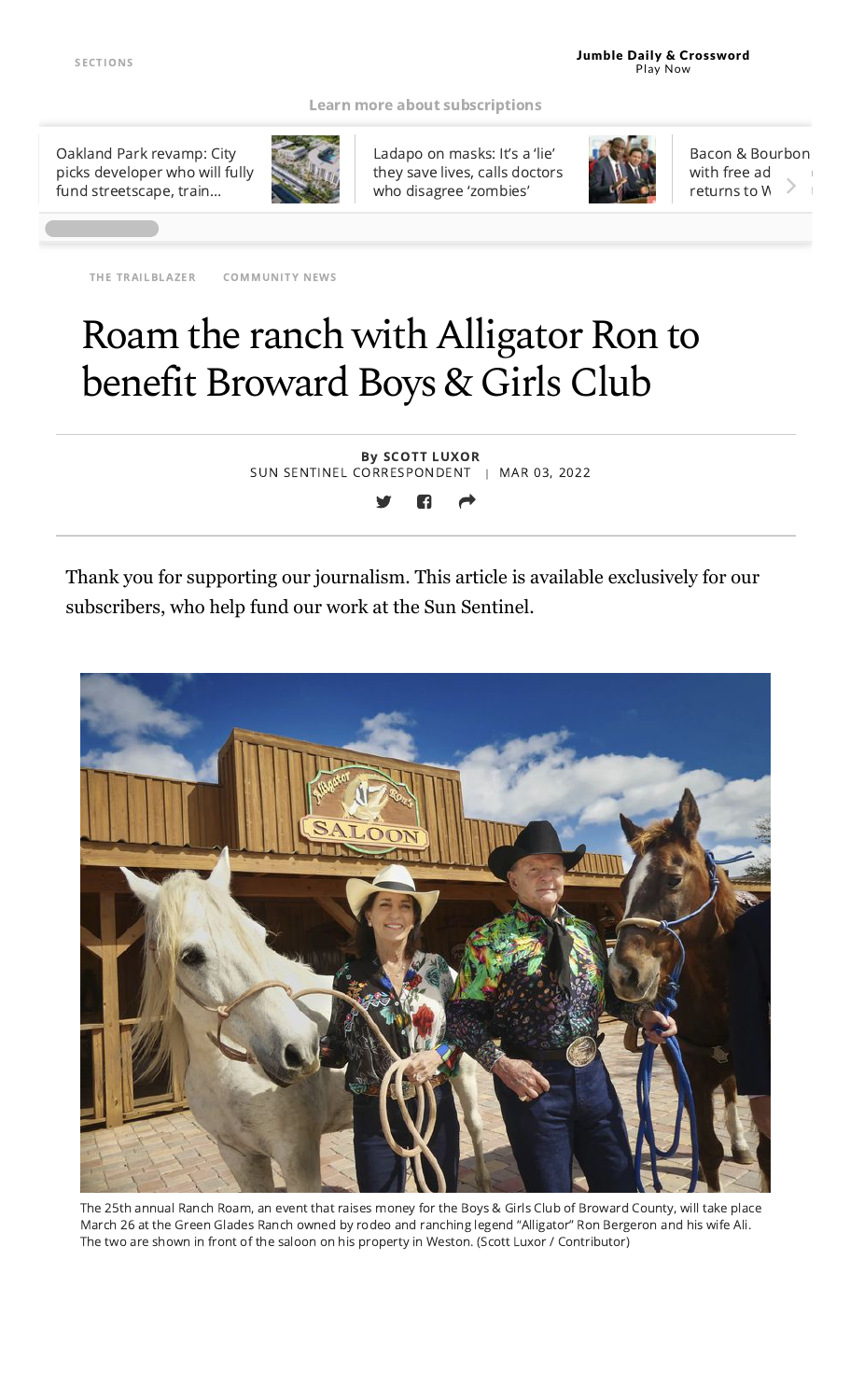There will be a lot of horsing around an upcoming event, but there's a purpose: to raise money to help create opportunities for students in Broward County.

[The 25th annual Ranch Roam, an event that raises money for the](https://www.bgcbc.org/) **Boys & Girls Club of Broward County**, will take place March 26 at the Green Glades Ranch in Weston owned by rodeo and ranching legend ["Alligator" Ron Bergeron](http://www.alligatorronbergeron.com/) and his wife Ali. Bergeron got the moniker of the famous Florida reptile because he used to wrestle alligators along with being a real-life cowboy.

The turnout of donors and participants is expected to be over 1,000. The event and the venue has grown over the year. The outdoor portion takes place under a large rodeo structure that accommodates people, animals and equipment.



A horse grazes at Green Glades Ranch. (Scott Luxor / Contributor)

Supporters are invited to show up in western fashion, ride a mechanical bull, play at casino tables, enjoy line dancing and listen to country music performers like Rodney Atkins. Participants also will be able to hang out at the Alligator Ron Saloon, a replica of an 1800s-era bar that was built to honor the culture, heritage and roots of old Florida.

### **How it all started**

Bergeron's history as a ranch and rodeo legend has roots that reach back eight generations in Florida. That's about as far back as you can go with American settlers, other than Native American tribes.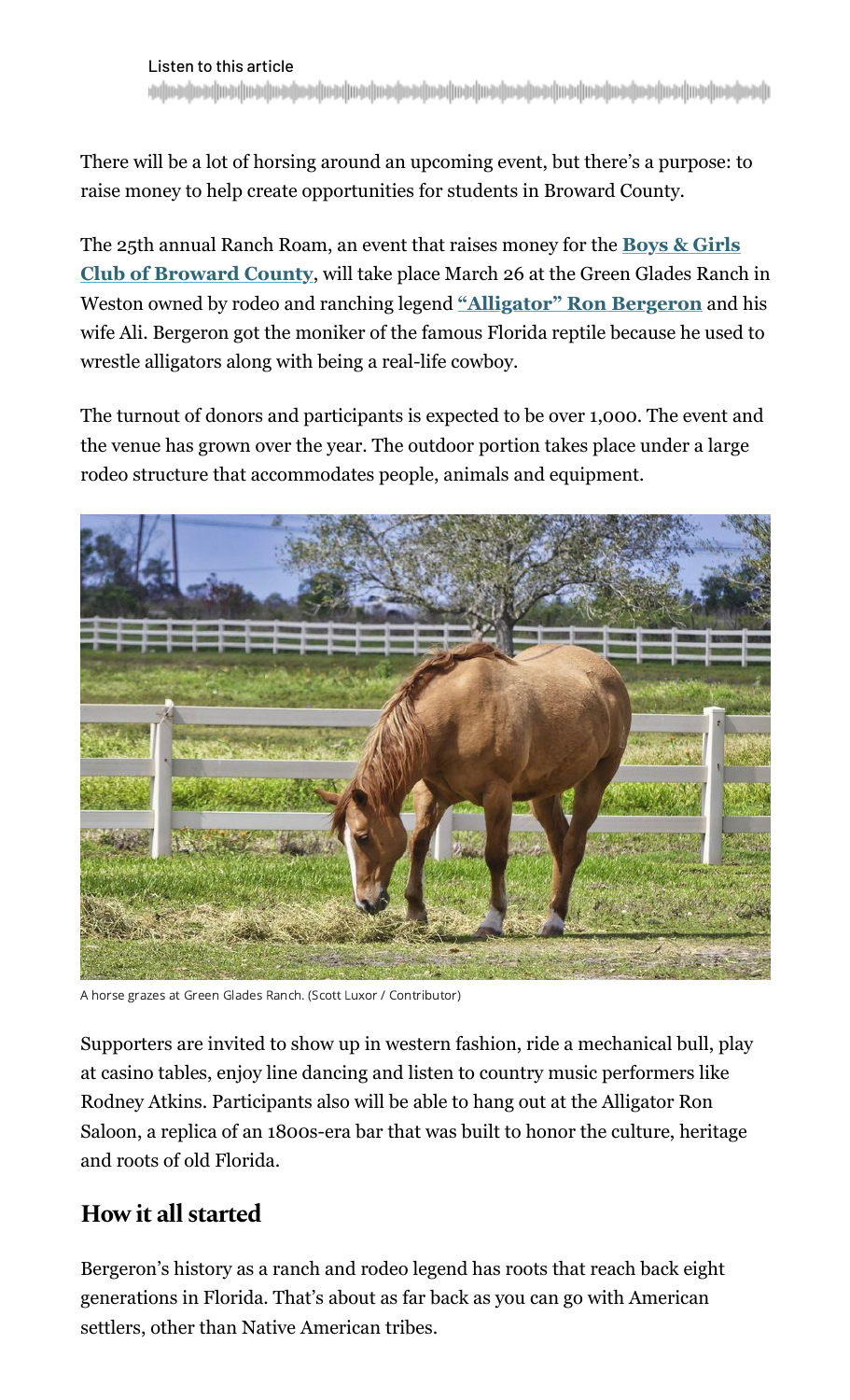"My family entered Florida in the 1800s," Bergeron said. "My great grandmother was born here in 1882. They ended up at Lake Okeechobee before the turn of the century and then they moved to Davie around 1910. I grew up in Davie when there were only 500 people there."

Despite the sparseness of the population in South Florida in the mid-20th century, Bergeron said he loved the atmosphere and the lifestyle that he grew up with.

"The most wonderful thing and blessing that I have in my life is to be raised in the culture, the heritage, the roots and the identity of Davie, a cowboy town," he said.



The 1800s theme inside of Ron Bergeron's saloon where he has historical photos and other vintage artifacts from the era. (Scott Luxor / Contributor)

Because of the small town ranch culture of Davie decades ago, Bergeron said that cowboys became his heroes. It also inspired him to make the fundraiser into an event that harkens back to the old ranching days.

### [\[More neighborhood news\] Combating mental health issues starts at home |](https://www.sun-sentinel.com/community/the-forum/fl-cn-opinion-parents-impact-on-mental-health-20220303-jxf6l54kqnhgxf2rkdcuk4m3ki-story.html#nt=interstitial-auto) Opinion »

"I rodeoed professionally and even wrestled alligators for 20 years," he said. "It is our culture. It's our heritage and I'm very blessed. This whole event is really about celebrating what Florida was in the 1800s."

The origins of the throwback event started back in 1996, when South Florida auto entrepreneur **[Rick Case](https://rickcase.com/)** approached Bergeron about doing a fair to benefit the Boys & Girls Club.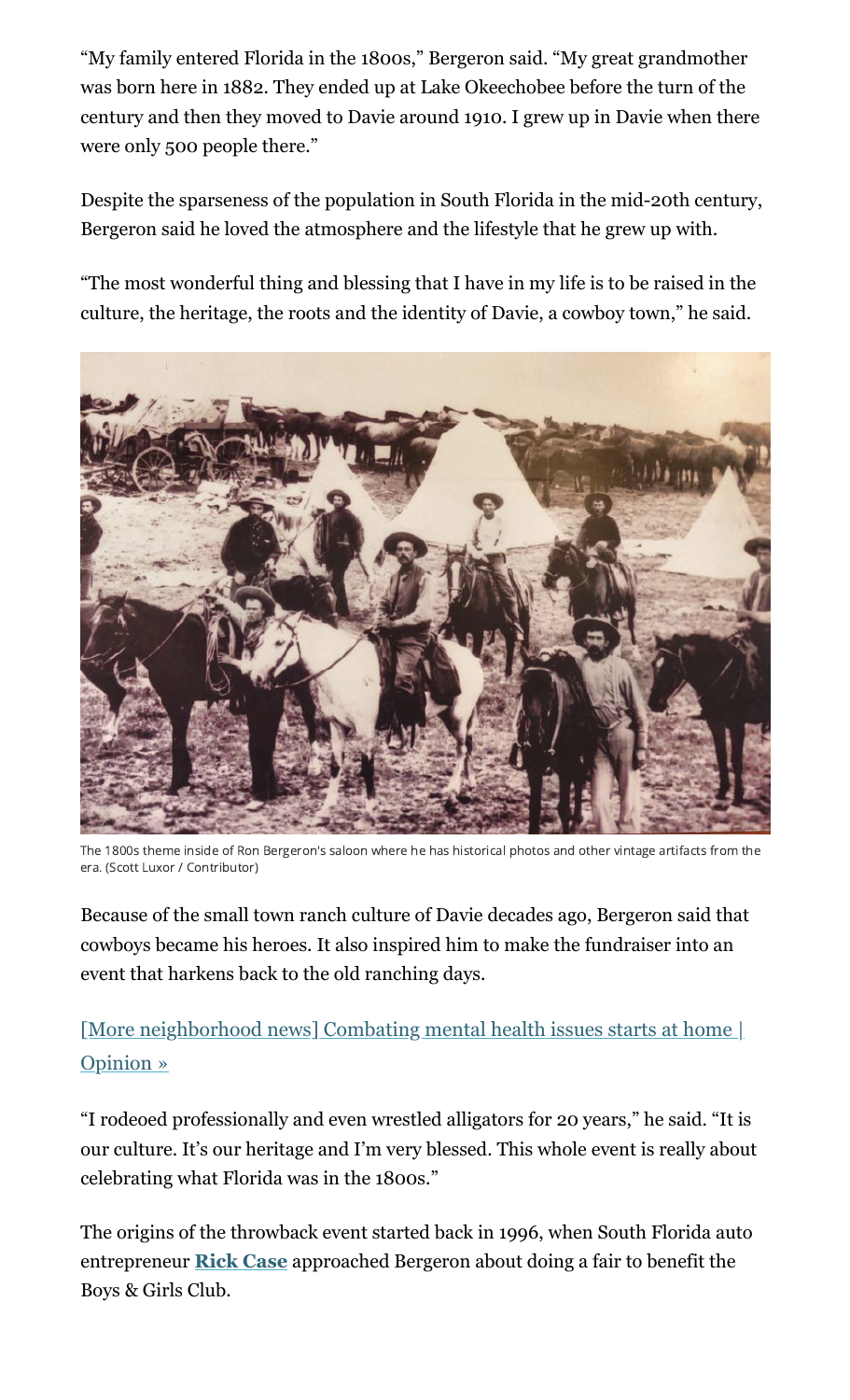

Bergeron's saloon vintage artifacts from the era. (Scott Luxor / Contributor)

"That fair became a 10-day event at the **[Bergeron Rodeo Grounds](https://www.davie-fl.gov/276/Bergeron-Rodeo-Grounds)** in Davie to benefit the 12,000 children who are helped by the Broward club," Bergeron said. "They wanted to do a 'Ranch Roam' at a real operational ranch as part of the event. I was very blessed that they came to me because I saw the benefits to the community."

### **Impact on Broward youth**

Bergeron said that he and his wife Ali have seen the positive impact that the Boys & Girls Club has on youth.

[\[More neighborhood news\] Wordle: My new obsession | Opinion »](https://www.sun-sentinel.com/community/the-forum/fl-cn-opinion-wordle-addiction-20220303-nkqjazaxnndilgc2jsmoscxm74-story.html#nt=interstitial-auto)

"The Boys & Girls Club does such a great job for this community," he said. "They spend their money very wisely. And the benefits are dramatic."

He said the importance of the club to kids is even more relevant today because they need to be looked out for after school and in other ways since a majority of families have parents who both work.



Morning Update Newsletter Daily

Start your day with the top stories in South Florida.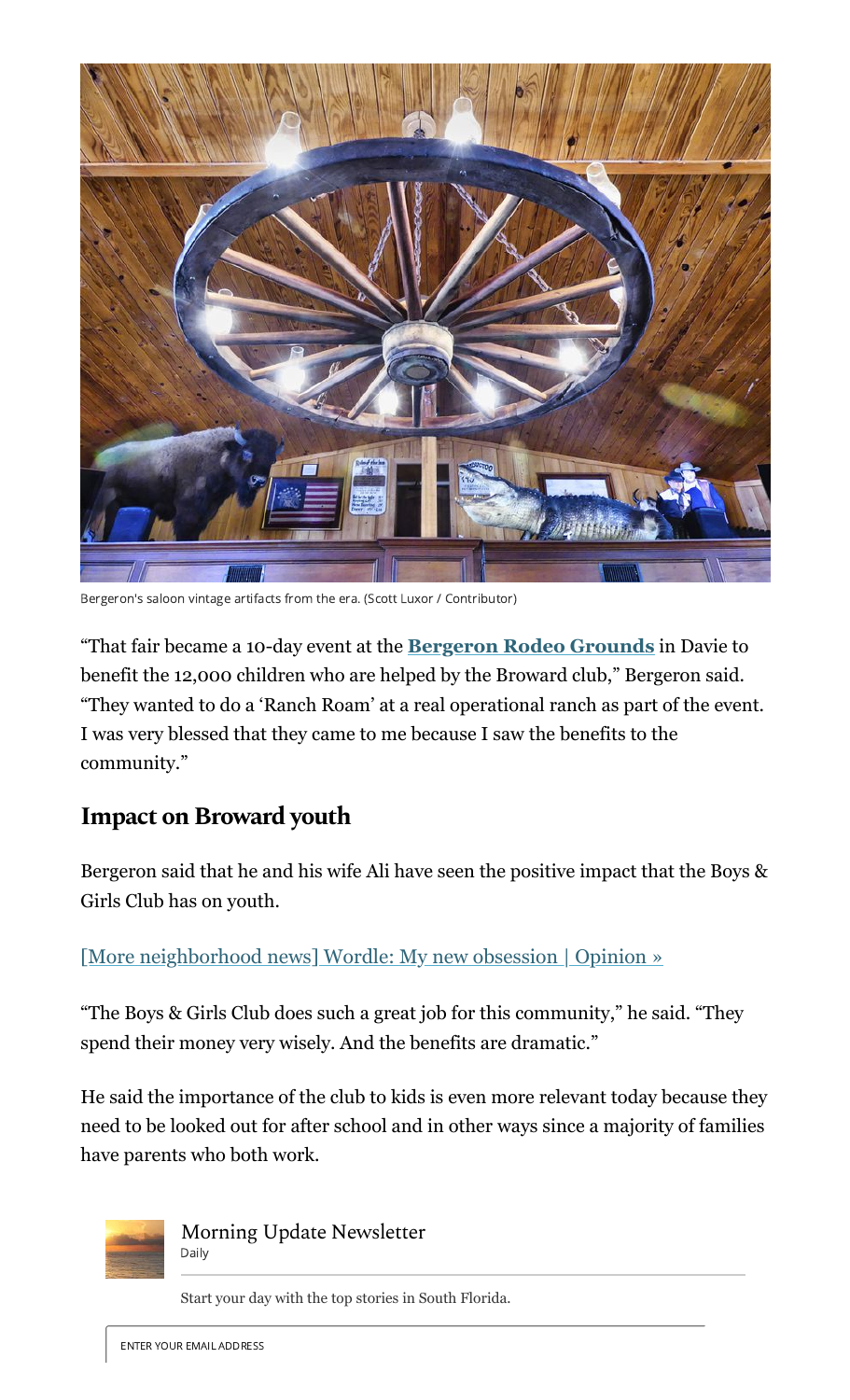"There's a tremendous benefit for the kids to have a place to go to and not be on the streets," he said. "Plus, there are educational programs, sports and different leadership opportunities that they can make use of in the Boys & Girls Club. It's a wonderful thing to be a part of."



From left, Ron Bergeron; Michael Assunto, general manager at DEX Imaging; Matt Organ, co-CEO and director of events at Boys & Girls Clubs of Broward County; and Ali Bergeron The four are shown inside the saloon on Bergeron's property where Ranch Roam will take place March 26. (Scott Luxor / Contributor)

Matt Organ, co-CEO of the Boys & Girls Club of Broward County, said he feels blessed that the kids have "Alligator Ron" to open up his home to them and to the Ranch Roam event so they can get more exposure to the community and raise much needed funds.

#### LATEST THE TRAILBLAZER

Roam the ranch with Alligator Ron to benefit Broward Boys & Girls Club

[Combating](https://www.sun-sentinel.com/community/the-forum/fl-cn-opinion-parents-impact-on-mental-health-20220303-jxf6l54kqnhgxf2rkdcuk4m3ki-story.html#nt=latestnews&rt=chartbeat-flt) mental health issues starts at home | Opinion

Wordle: My new [obsession](https://www.sun-sentinel.com/community/the-forum/fl-cn-opinion-wordle-addiction-20220303-nkqjazaxnndilgc2jsmoscxm74-story.html#nt=latestnews&rt=chartbeat-flt) | Opinion

"We never lose sight of the fact that this is his private residence that Ron opens up for us," Organ said. "This is his home. We're very respectful and very humbled that he has allowed us to come out here for the last 25 years. It's made an incredible difference to the club that over \$12 million has been raised for our 12,000 youth."

Some of the youth volunteer at the

event, which connects them to the community and enables supporters to connect with the kids.